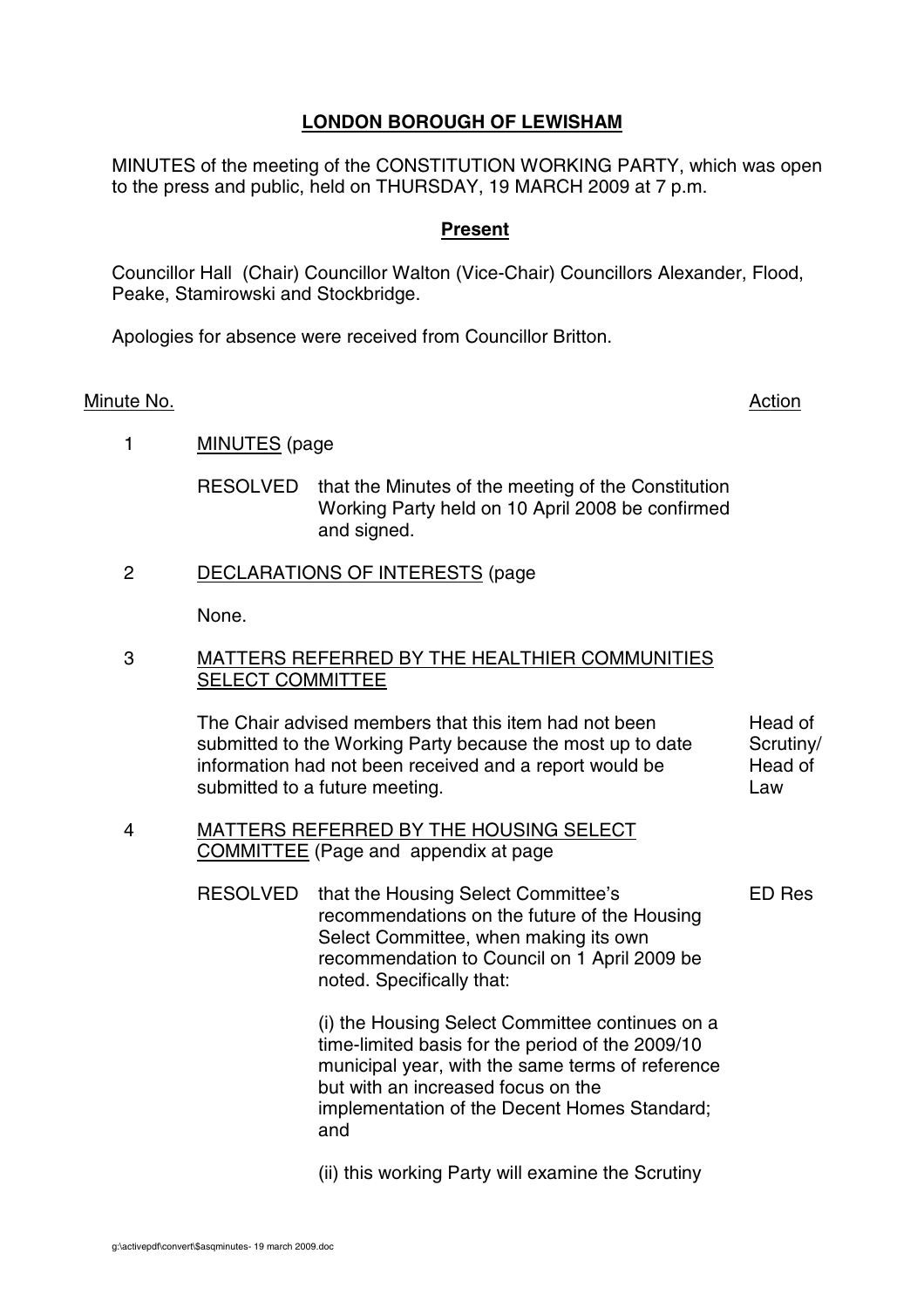# Minute No. **Action**

Committee Structure (the Overview and Scrutiny Committee, Business Panel and Select Committees) towards the end of the 2009/10 municipal year.

#### 5 IMPLEMENTATION OF THE SUSTAINABLE COMMUNITIES ACT (page

- 5.1 The Head of Law presented the context and the Special Projects Manager presented the proposals in the report.
- 5.2 Councillor Walton asked whether the Constitution allows the Mayor to delegate matters to a committee. The Head of Law advised that at the present time, the Mayor can only delegate within the Executive or to officers in Lewisham.
- 5.3 Councillor Walton asked whether there was scope for using assemblies for some of the requirements. The Special Projects Manager said that one of the issues is that the Panel must be representative of the local community. This would be a significant task and costly. The Head of Strategy and Performance said the act was not likely to be significant in Lewisham as the public already had numerous avenues to raise issues with the Council.

RESOLVED that

(i) the process set out in paragraph 5.7 of the report be supported;

(ii) the timetable set out in paragraph 6 be agreed; and

(iii) where a decision is required of the Mayor, he be asked to consult with Council before a final decision is made.

#### 6 PROPOSED AMENDMENTS TO THE CONSTITUTION Page and Appendix at page

- 6.1 The report was presented by the Head of Law.
- 6.2 Recommendations of the Sustainable Development Committee

Having regard to the requirements of the Local Government Act 1972 it was agreed that, where there is scope to do so, managerial action be taken to eliminate the printing of unnecessary paperwork.

ED Res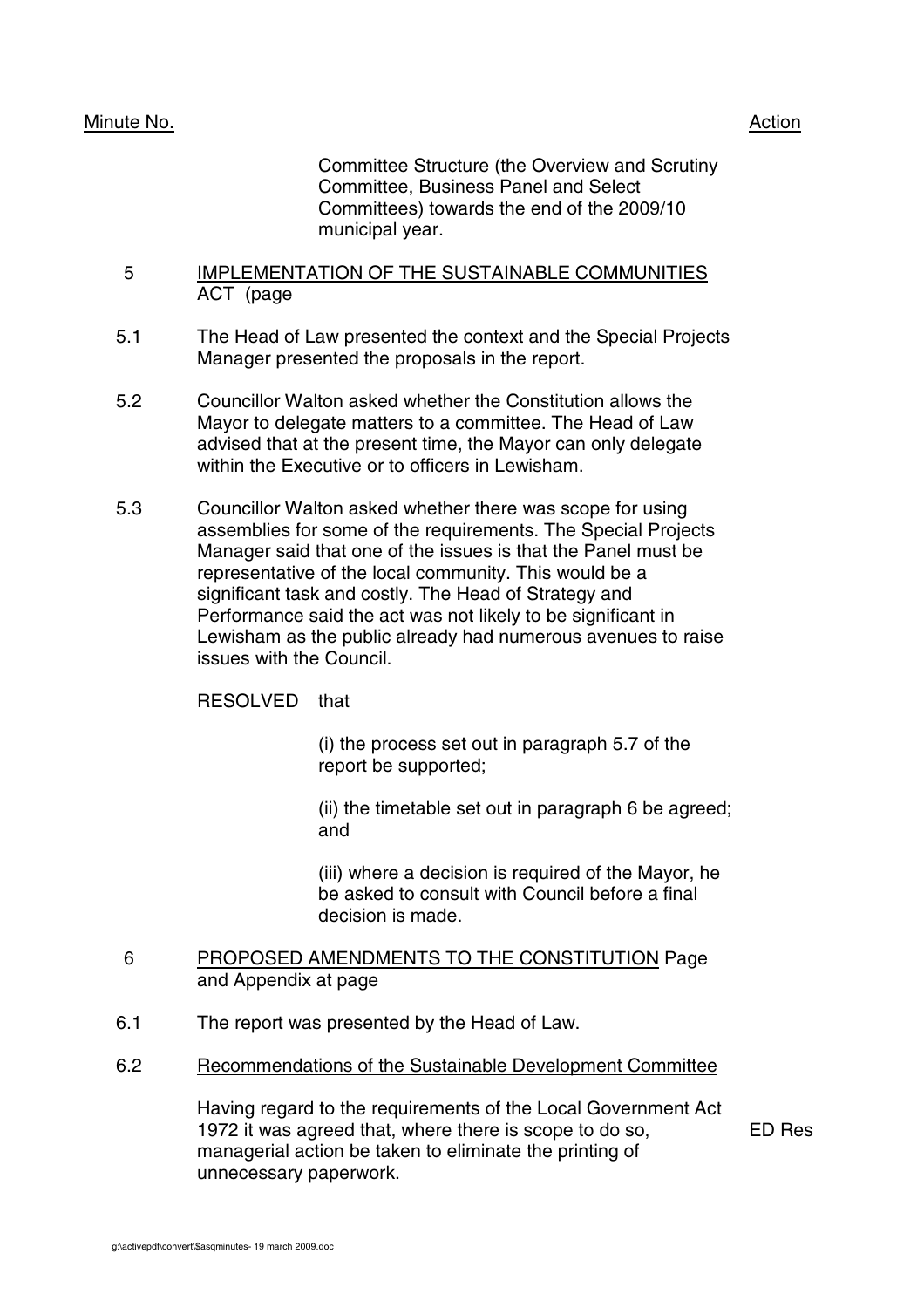### Minute No. 2008 2012 2022 2023 2024 2022 2022 2023 2024 2022 2023 2024 2022 2023 2024 2022 2023 2024 2022 2023

# 6.3 Member Code of Conduct

The Code was noted and approved. The Code was noted and approved.

# 6.4 Local Government and Public Involvement in Health Act 2007

- 6.4.1 It was agreed that the Constitution Working Party be treated the same as the Audit Panel so that the Chair shall not be precluded from chairing any other committee or sub committee of the Council.
- 6.4.2 The changes in the constitution were agreed and referred to the Council for approval. The Crime and Disorder Function Regulations are due in April and will be reported to this committee.
- 6..4.3 The Head of Law said that two years ago the Independent Remuneration Panel agreed that remuneration be upgraded in April of each year by a percentage equal to the inflation pay award made to the Council's JNC officers. The JNC was last May and an increase of 2.75% was agreed. This would normally be implemented this year as a matter of course. The Head of Law asked whether in the light of the current economic climate, members wished to implement this increase. It was agreed that the matter be discussed at group meetings and that the Head of Law prepare a report for Council.
	- RESOLVED that the decisions as set out above be agreed and ED Res referred to the Council.

The meeting ended at 8.05.

**Chair**